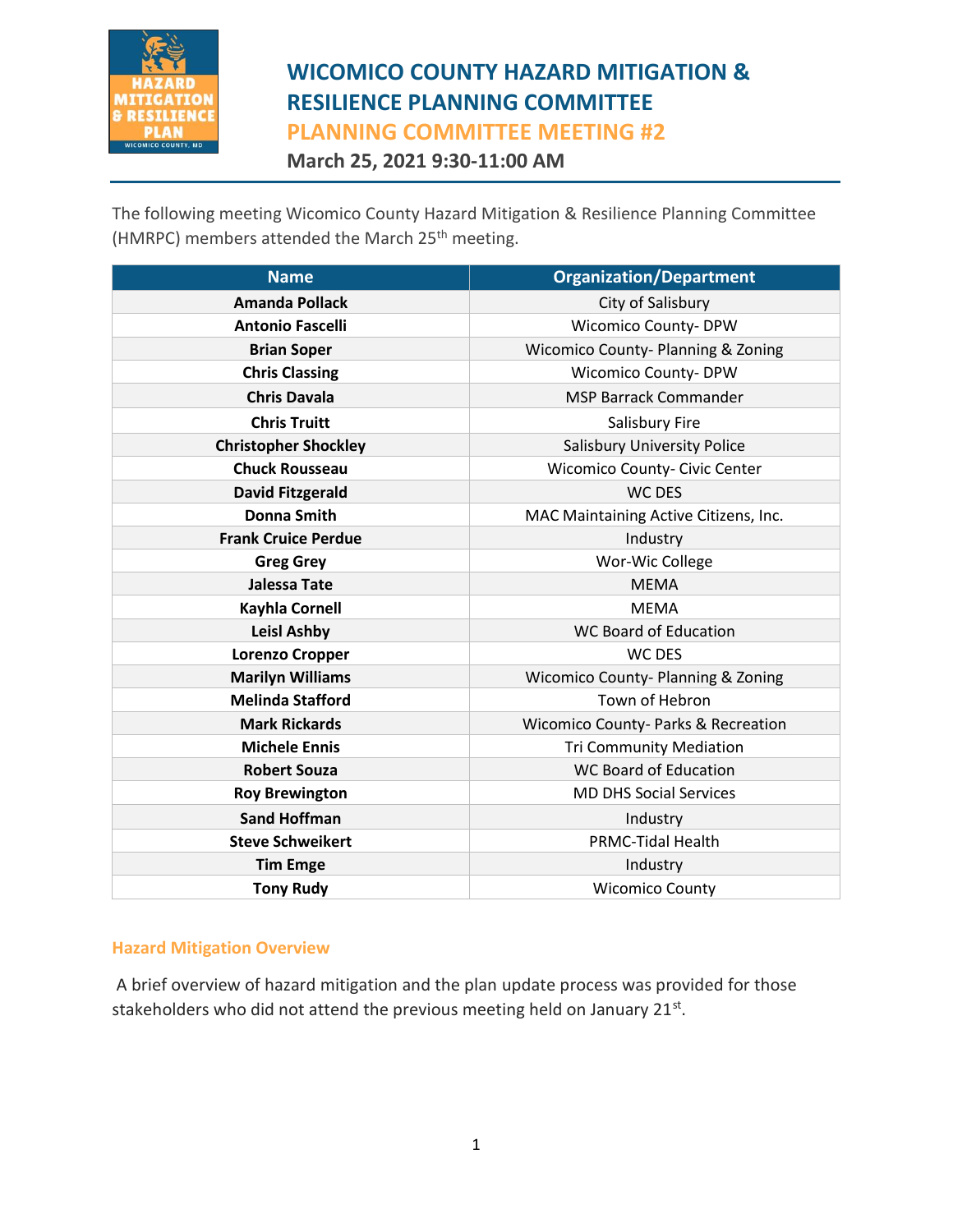

# **WICOMICO COUNTY HAZARD MITIGATION & RESILIENCE PLANNING COMMITTEE**

**PLANNING COMMITTEE MEETING #2**

**March 25, 2021 9:30-11:00 AM**

#### **Guest Speakers**

Guest speakers from the Maryland Emergency Management Agency and the City of Salisbury presented during the meeting.

#### **What Is Maryland Emergency Management Agency ( M E M A )/ Mi ti g at i on?**

O Co-Presenters Jaleesa Tate, Maryland State Hazard Mitigation Officer & Kayhla Cornell, Senior Hazard Mitigation Specialist

A YouTube video was shared during the presentation, please see video link: <https://www.youtube.com/watch?v=mmAsy3PbYes>

Information on the types and benefits of hazard mitigation, along with FEMA grant funding sources under the Hazard Mitigation Assistance Program were presented.

#### **Port of Salisbury Feasibility Study**

O Amanda Pollack, P.E., Director, Department Of Infrastructure And Development

Information on the feasibility study components and timeline were presented. Opportunities for integrated information derived from the study into the Hazard Mitigation & Resilience Plan will be explored, specifically in relation to the flood hazard and hazardous materials.

#### **2021 Hazard Identification Risk Assessment (HIRA) Results**

One of the first steps in the planning process was to complete the Hazard Identification Risk Assessment. As shown in the orange text box, risk is the chance, whether high or low, that any hazard will occur and what is the severity or impact for that hazard. The HIRA focused on the (12) natural hazards identified for the 2021 Plan. FEMA requires natural hazards be identified and assessed.

#### **Risk** is the chance, high or low, that any hazard will occur and the severity or impact from that hazard.

In order to complete the HIRA, eight parameters were used for assessment as shown on the bulleted listing above.

- Death
- Injury
- Annualized Events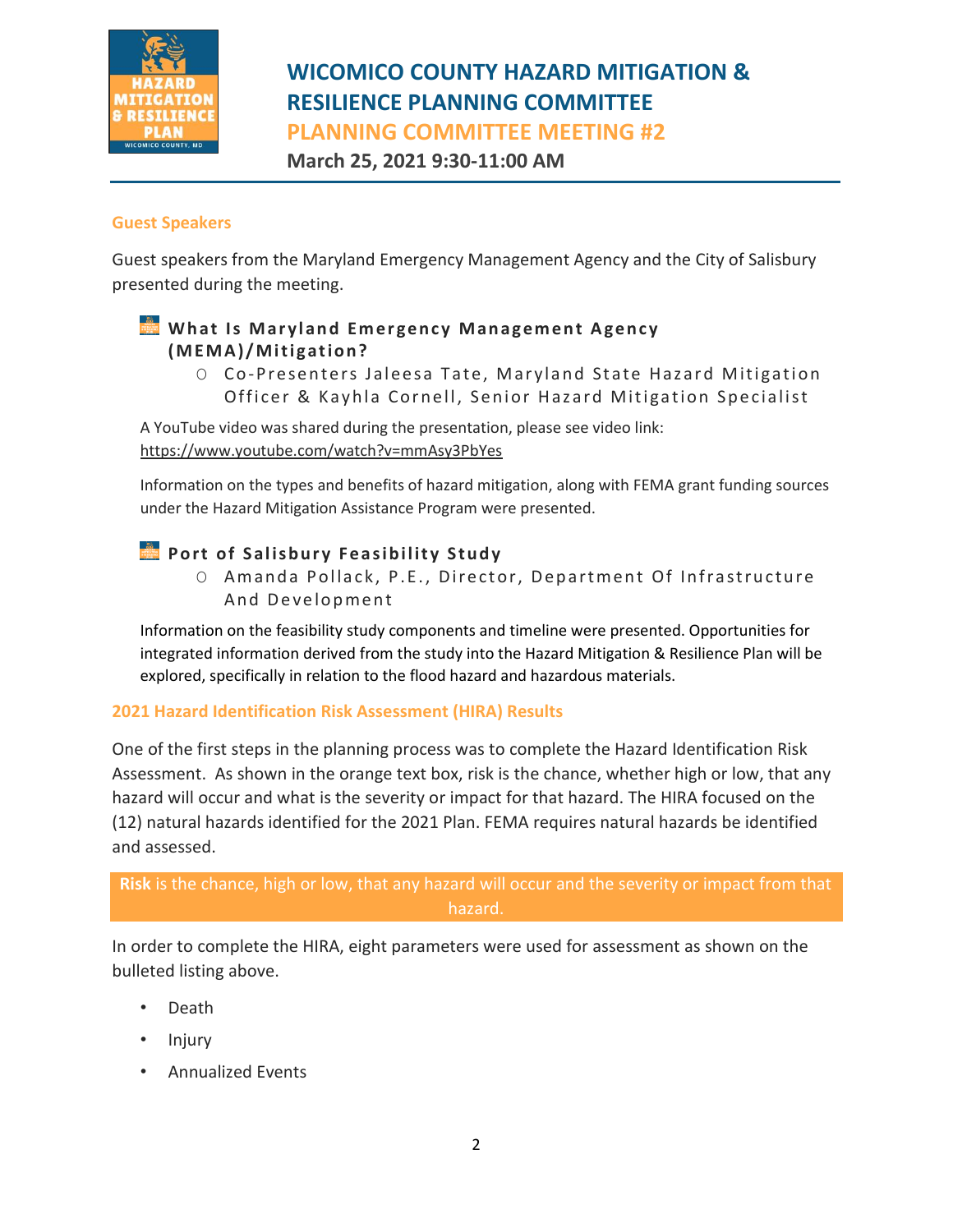

**March 25, 2021 9:30-11:00 AM**

- Geographic Extent
- Property Damage
- Crop Damage
- Future Probability
- Community Perspective

The full methodology and hazard data table is Appendix A in the plan document and is also on the project website. When you visit the project website, go to the Hazard Risk & Vulnerability tab, click on the PDF to review.

Below are the results for the HIRA and are also on the website under the Hazard Risk & Vulnerability Assessment tab. One (1) natural hazard was added "Pandemic and Emerging Infectious Disease" and a new plan chapter is under development.

Hazards that have the potential to impact Wicomico County are listed below. These hazards have been ranked by Stakeholder members, as follows: High, Medium-High, Medium, Medium-Low.

| <b>Natural Hazard Identification and Risk Assessment Ranking Results</b> |                            |                            |
|--------------------------------------------------------------------------|----------------------------|----------------------------|
| <b>Hazards</b>                                                           | <b>2016 Hazard Ranking</b> | <b>2021 Hazard Ranking</b> |
| *Flood (Flash/Heavy Rain)                                                | <b>Medium</b>              | <b>Medium-High</b>         |
| Drought                                                                  | <b>Medium</b>              | <b>Medium</b>              |
| Tornado                                                                  | <b>Medium</b>              | <b>Medium-Low</b>          |
| <b>Thunderstorm</b>                                                      | <b>Medium</b>              | <b>Link</b>                |
| <b>High Wind</b>                                                         | <b>Medium-High</b>         | <b>Medium</b>              |
| Wildfire                                                                 | <b>Medium</b>              | <b>Medium</b>              |
| Earthquake                                                               | Low                        | Medium-Low                 |
| <b>Extreme Cold - Cold/Wind Chill</b>                                    | <b>Medium</b>              | <b>Medium-Low</b>          |
| <b>Winter Storm</b>                                                      | <b>Medium-High</b>         | <b>Medium-Low</b>          |
| <b>Extreme Heat</b>                                                      | <b>Medium</b>              | <b>Medium</b>              |
| <b>Coastal Storm and Flooding</b>                                        | <b>Medium-High</b>         | <b>Medium-High</b>         |
| <b>Pandemic and Emerging Infectious Diseases</b>                         | No 2016 Ranking            |                            |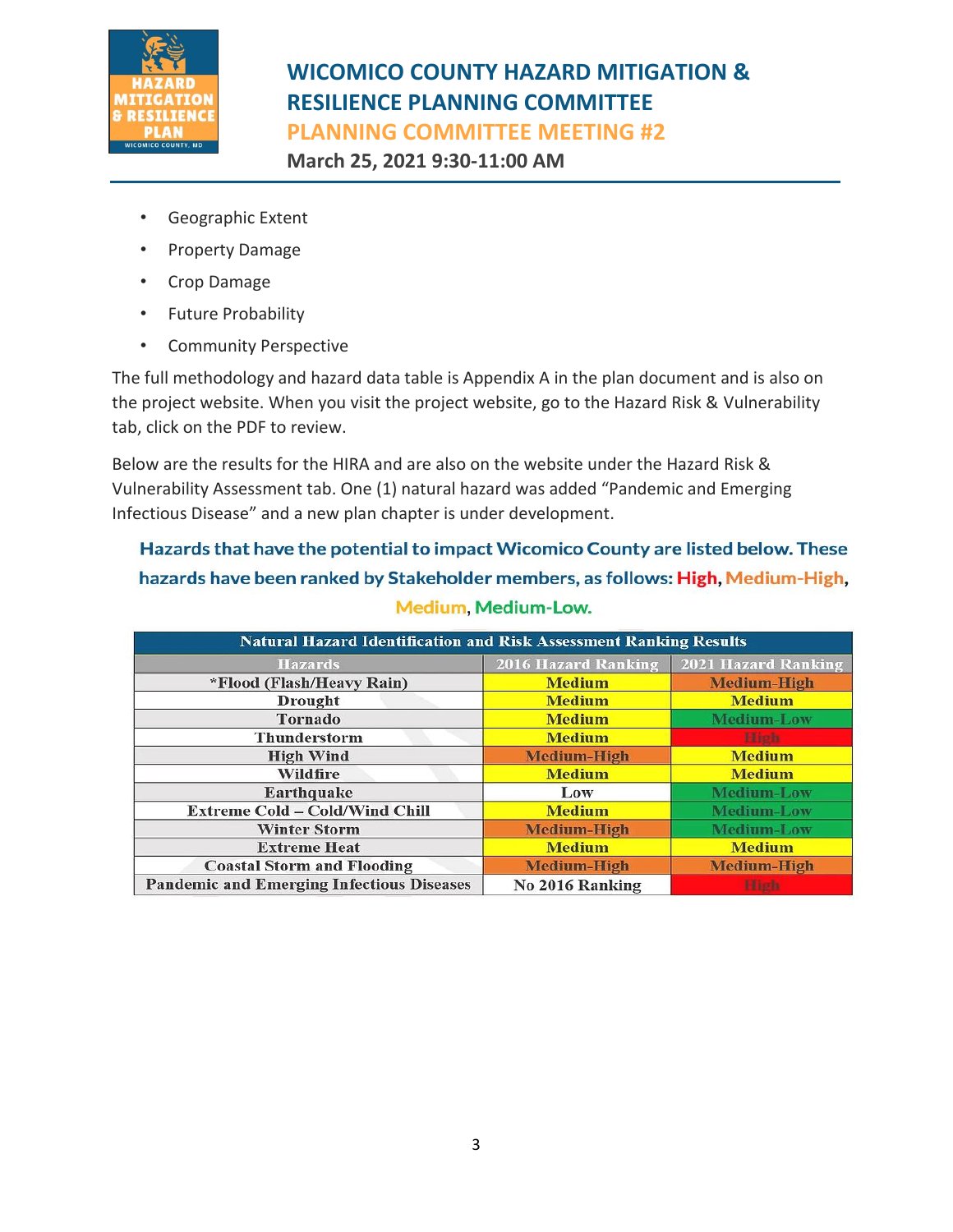

**March 25, 2021 9:30-11:00 AM**

#### **2017-2021 Mitigation Status Report**

The status of individual action items identified in the previous plan was obtained from the fillable forms completed by stakeholders. Applicable mitigation items, such as those identified as incomplete, will be carried over for the 2021 plan. Stakeholders will review and discuss Mitigation Actions at Meeting #3 in May.





#### **Project Website- Addition of MyCoast: Maryland Information**

MyCoast: Maryland is a project of the Chesapeake & Coastal Service and Maryland Department of Natural Resources. The app is "a portal to collect and analyze pictures and data relating to flooding caused by precipitation or coastal events. If a person wishes to submit a report, all they need to do is install the MyCoast.org app and create an account. The app is currently available for iPhone and Android users and is free. Alternatively, a user may also use the web platform to submit information. At this time, the county will not include on project website, as they are evaluating the use of pictures displaying houses with flooding and potential implications for residents wanted to sale their homes.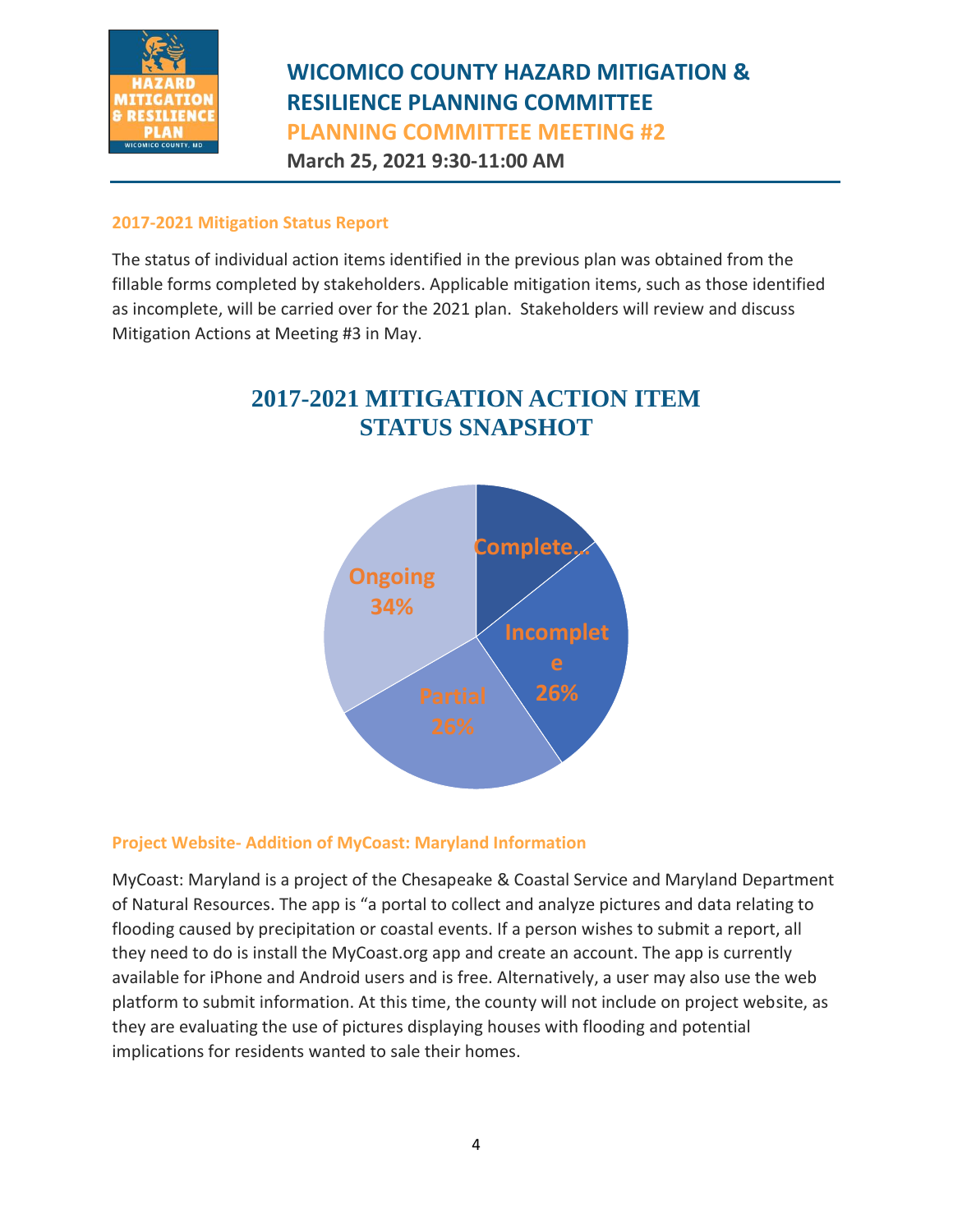

### **WICOMICO COUNTY HAZARD MITIGATION & RESILIENCE PLANNING COMMITTEE PLANNING COMMITTEE MEETING #2 March 25, 2021 9:30-11:00 AM**

#### **Critical and Public Facility Geodatabase**

In order to complete the vulnerability assessment, we need to identify what is vulnerable to the hazards within the plan. Therefore, an updated critical & public facility geodatabase is needed. The 2017 geodatabase was updated by cross-refencing information with the county's data. Frank McKenzie, Planning and Zoning, provided current county data. This ensured the accuracy of the data which is important because these facilities will be used for applicable hazard vulnerability assessments.

The basic information for facilities was available however additional data columns were added for the purpose of assessing vulnerability. This included county parcel data such as account ID, year built, improvement value, number of building stories. As necessary, changes were made, or information added to those data cells that were empty. These attribute tables will continue to evolve during the vulnerability assessment. Additional columns will be included to note if the facility is impacted by a particular hazard. For example, a column for the 1% annual chance floodplain will be added and if a facility is within the floodplain, it will be noted yes and if the depth of flood is available, it will be included as well. This will be completed for other hazards such as for storm surge and sea level. This information will be integrated into the vulnerability assessment sections within hazard chapters.

#### **Social Vulnerability**

The next important plan update is the inclusion of a Social Vulnerability Index within hazard chapters. Literature on the importance of integrating social vulnerability analyses into hazard mitigation planning has existed for decades, but many hazard mitigation plans do not explicitly acknowledge or incorporate social vulnerability into their risk assessments or mitigation actions. This is due to several reasons, some of which include: a lack of access to demographic data at neighborhood levels, the lack of social capital and visibility of vulnerable populations, and lack of awareness and understanding of how to incorporate understandings of social vulnerability into hazard mitigation planning.

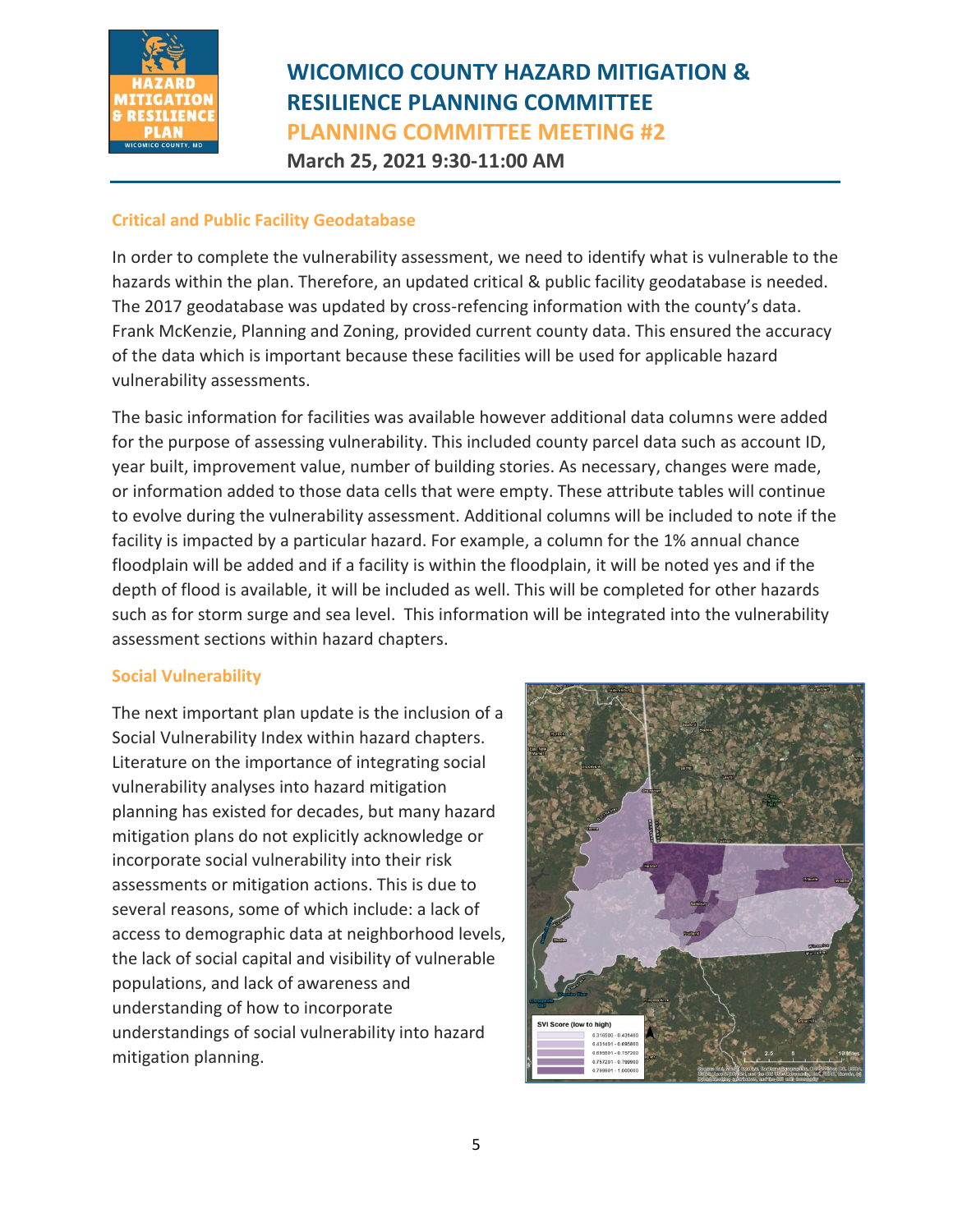

### **WICOMICO COUNTY HAZARD MITIGATION & RESILIENCE PLANNING COMMITTEE PLANNING COMMITTEE MEETING #2 March 25, 2021 9:30-11:00 AM**

However, there are developed methods for integrating social vulnerability into hazard mitigation plans. The SVI method we are utilizing was originally developed specifically for the Center for Disease Control (CDC) and is designed to aid public health officials and emergency response planners identify vulnerable populations that most likely need support before, during, or after a hazard event. The SVI is calculated for the County overall (by census tract) and will also be calculated for hazards with a well-defined geographic extent. Currently, the existing SVI for Wicomico County utilizes 2018 ACS 5-year estimate data. The SVI included in this Plan Update, at the very least, includes 2019 ACS data, which is currently the best available demographic data to work with for this type of analysis. If the Census Bureau is on-time with the release of their 2020 data, then that will be utilized as extensively as possible for the SVI.

#### **Public Survey**

Assistance is needed with public outreach. The public survey is available on the project website and at the following link: [https://www.surveymonkey.com/r/V6GHGQZ.](https://www.surveymonkey.com/r/V6GHGQZ) Please consider sharing this link.

### **Get Involved**

The Wicomico County Hazard Mitigation & Resilience Plan is a project that aims to ensure the County is prepared for various hazards. The Department of Emergency Services is placing special emphasis on understanding citizens' concerns regarding hazards. Community input is incredibly valuable.

Therefore a survey is being used to collect your insight and perspective. The survey consists of 9 questions and will take an average of 4 minutes or less to complete. Please click below to participate!

**Participate Now** 

The **Lower Shore Vulnerable Populations Task Force- Language Workgroup** reviewed the project website and offered suggested changes specific to the public survey. Suggestions included the "use of more concise and clear language, avoiding more stilted style, so as to be more accessible to the community as a whole." As such, the public survey was modified.